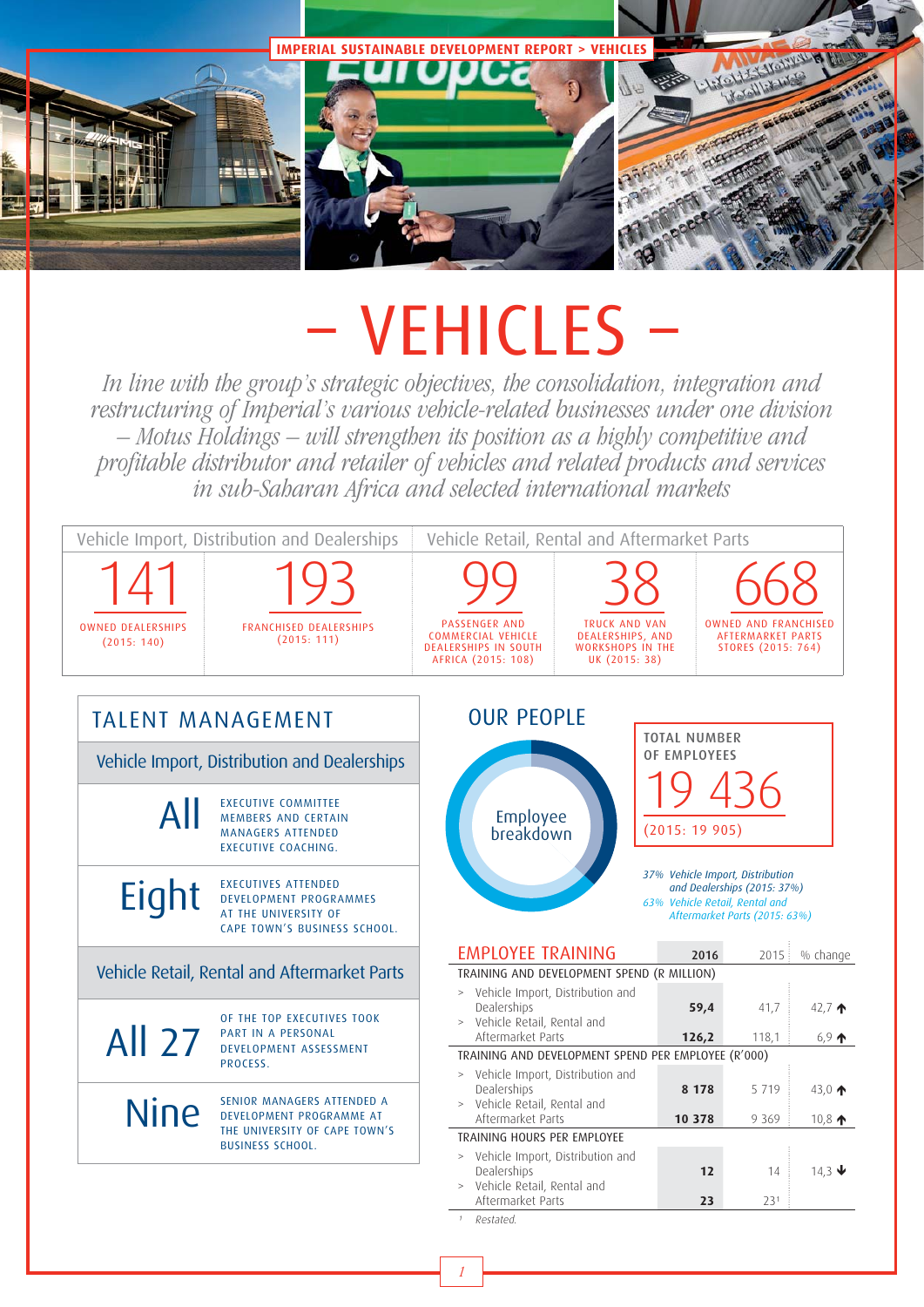At June 2016, 1 135 apprentices were registered at the IMPERIAL TECHNICAL TRAINING ACADEMY (2015: 1 001). Of this, 368 were apprentices in the Vehicles passenger division, of which 68 were new recruits and 111 qualified as technicians. Of the 368 apprentices registered, 75% are black (African, Coloured and Indian) employees. To date, the total investment in the Academy amounts to R20 million over four years (2015 passenger division apprentices: 401 registered of which 14 were new recruits and 109 qualified as technicians). In the vehicles import division, 256 apprentices were registered (2015: 226) and 95 apprentices qualified as technicians.

## DEMONSTRATING SOCIAL VALUE

#### CUSTOMER HEALTH AND SAFETY

Stringent quality and safety measures are in place to ensure that customers are provided with safe motoring solutions. This includes supplier assessments and audits to ensure that their products and services adhere to the division's quality and safety standards.

Regulatory compliance is a material issue for the division from a number of perspectives including customer health and safety, importer licences and the provision of regulated financial services and products.

In July 2015, Vehicle Retail, Rental and Aftermarket Parts sold 51% of two large-scale commercial vehicle dealerships to Lereko Motors which is owned by the Lereko Broad-based Consortium, a 100% black-owned company held by black women and a number of black empowerment entities.

## EMPLOYMENT EQUITY

## Vehicle Import, Distribution and **Dealerships**

- > 11% and 19% of top management and senior management respectively are black employees.
- Black representation at junior and middle management level is 50% and 30% respectively.
- The division has engaged with the Department of Labour to establish achievable employment equity targets.

### Vehicle Retail, Rental and Aftermarket Parts

- > 38% of middle managers are black people against a target of 37%.
- At junior management level, the target of 58% was narrowly missed by 2%.
- At senior management level 28% of senior managers are black against a target of 30%.